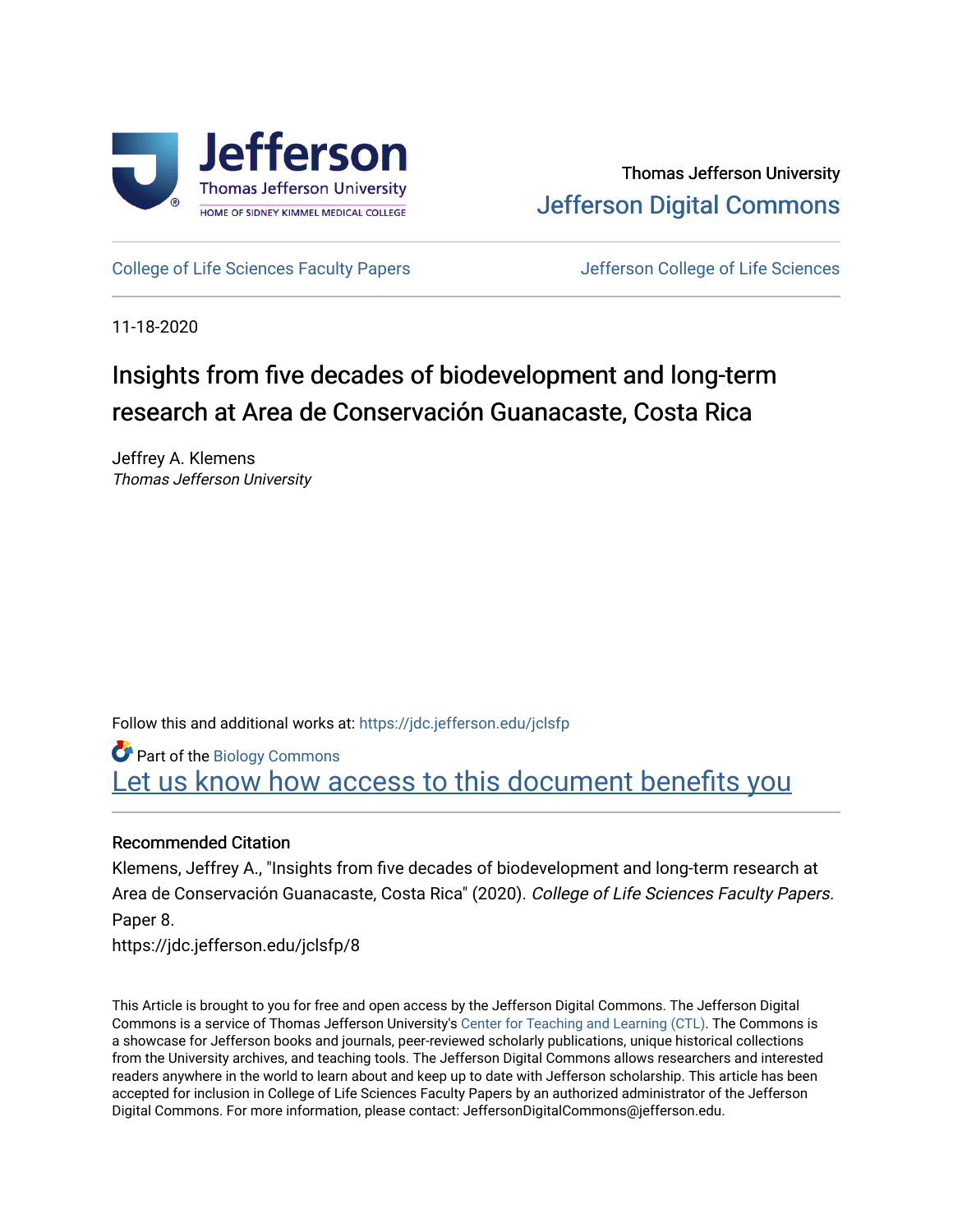Insights From Five Decades of Biodevelopment and Long-Term Research at Area de

Conservación Guanacaste, Costa Rica.

Jeffrey A. Klemens

Department of Biological and Chemical Sciences, Thomas Jefferson University, Philadelphia,

PA

[Jeffrey.Klemens@jefferson.edu](mailto:Jeffrey.Klemens@jefferson.edu)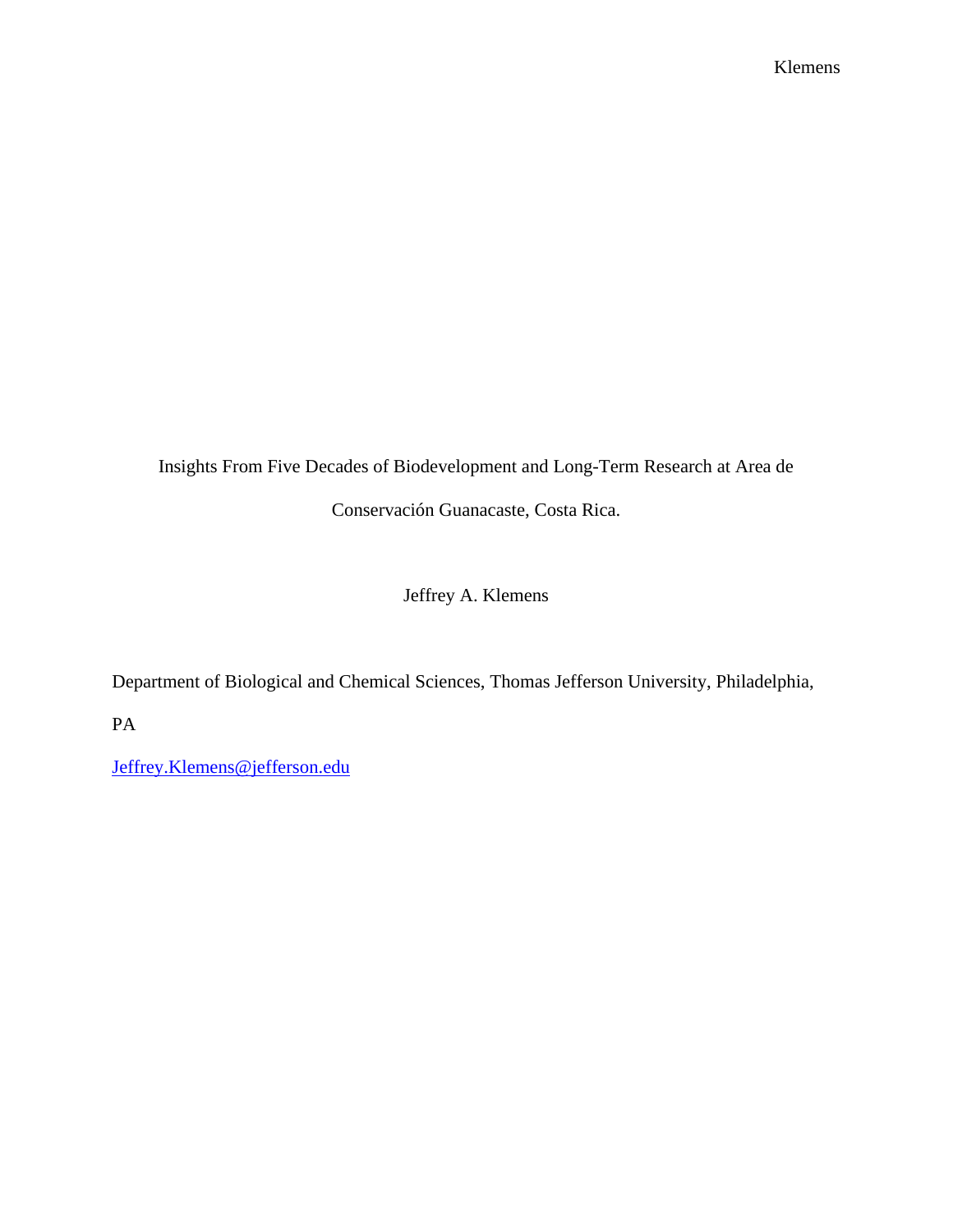## AREA DE CONSERVACIÓN GUANACASTE (ACG) IN NORTHWESTERN COSTA RICA IS ONE OF THE MOST REMARKABLE SUCCESS STORIES IN TROPICAL

CONSERVATION AND ECOSYSTEM RESTORATION. The evolution of ACG in many ways mirrors the history and development of tropical ecology as a whole. From its beginnings as a small historic site and nature preserve ACG has expanded to encompass a continuous swath of conserved wildland extending from the Pacific coastal marine zone to the Atlantic slope rainforests of north central Costa Rica. The physical growth of ACG continues today, with a focus that has shifted from large-scale land acquisition to targeted additions of high conservation interest. In the terrestrial realm, parcels of high-quality habitat continue to be acquired in collaboration with the non-profit Guanacaste Dry Forest Conservation Fund. In 2018 the Área Marina de Manejo Bahía Santa Elena was established as an area of sustainable use that complements Sector Marino, ACG's marine protected zone. Conceptually ACG has grown as much. It began as a classic example of preserve-and-protect conservation. Early research efforts, helmed by mostly extra-national, lone-wolf researchers, were focused on species discovery and natural history in remnant habitats. Eventually, as the dire situation of tropical nature was recognized, new modes of management and avenues of research emerged that were focused on forest restoration, the interconnection of diverse habitats, and biodevelopment to benefit the surrounding society (Allen 2001).

Approaches developed and fostered in ACG have shaped conservation not just within Costa Rica but throughout the tropics and beyond. Two well-known examples are the invention of the parataxonomist concept (Basset et al. 2004; Janzen 2004; Pringle 2017), and the development of the biological education program of ACG (Cruz & Blanco 2010). Both of these programs succeeded by a radical departure from contemporary thinking regarding the relationship between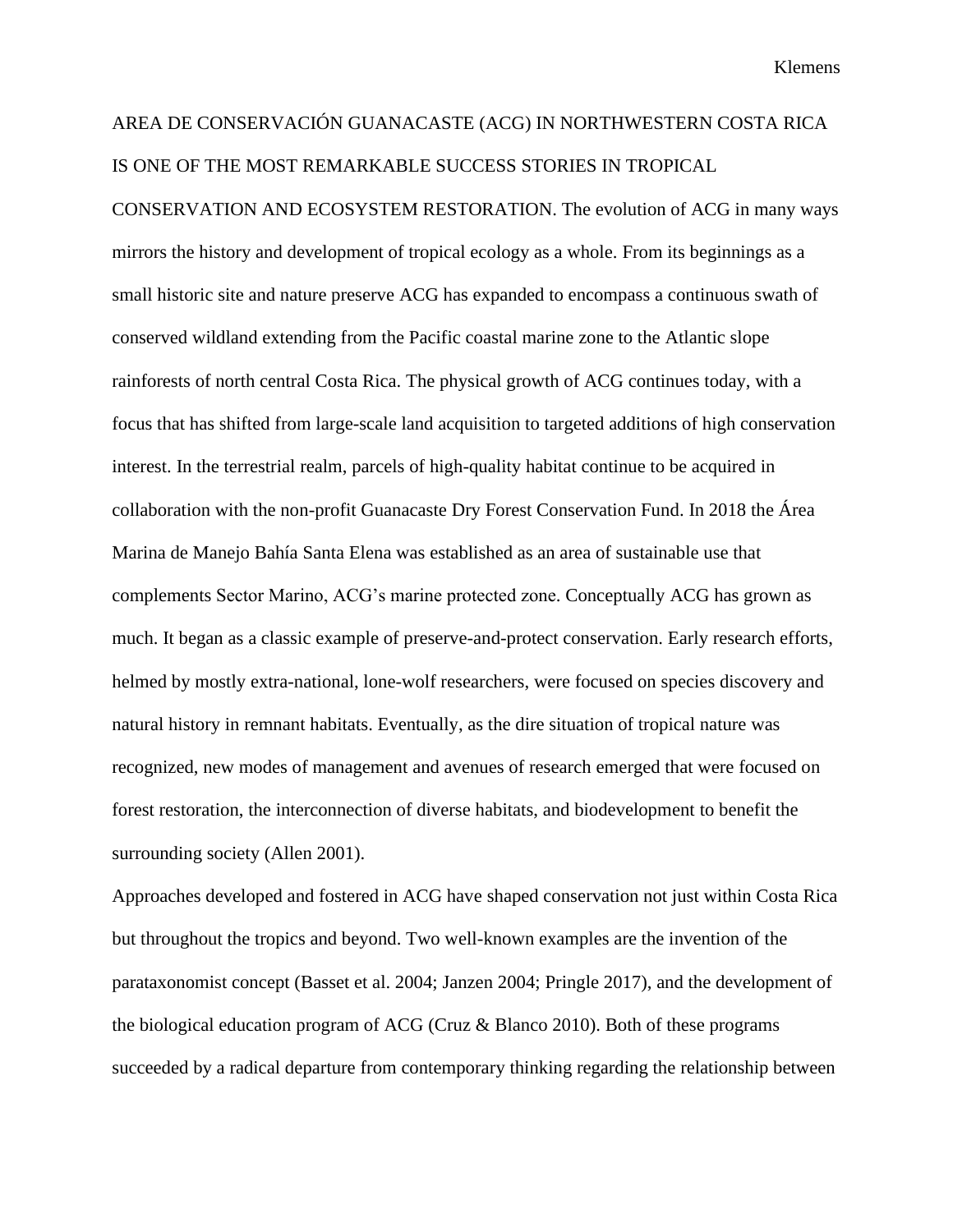a tropical wildland and its neighbors. Offshoots include the ongoing marine bio-sensitization project, a hyper-local initiative focused on children in the key neighboring community of Cuajiniquil, and the national bioliteracy project, BioAlfa (Janzen and Hallwachs, this issue). The development and elaboration of these programs has been driven by the efforts of a homegrown community of practical scientists and biodiversity managers who collectively represent a critical component of the ACG project's success.

A unique aspect of ACG is that although it exists today as a large, state-controlled conservation area, it retains some of the character of an academic research station. Scientific research has been central to developing the mission and informing the management of the conserved wildlands that make up the core of ACG. As a result, ACG has generated, managed, and disseminated much knowledge of its biodiversity via in-house efforts, while also consistently attracting researchers from within Costa Rica and around the globe in a virtuous circle of knowledge acquisition. Despite the fact that thousands of scientific papers, theses, and reports have emerged there have been few efforts to publicly collate or synthesize this work. The papers in this special section therefore synthesize results from some long-term ACG research programs that highlight unique aspects of the ACG experiment. The studies represent diverse timescales, disciplines, and levels of biological organization and place those results in the conservation context of northwestern Costa Rica.

As appropriate given their role in envisioning and constructing ACG as it exists today, Dan Janzen and Winnie Hallwachs (this issue) kick off the special section with a historical overview of the growth of ACG as an exercise in applied biodevelopment. Srivastava et al. (this issue) provide a brilliant example of a classic kind of ACG study – showing how a deep understanding of the natural history of a particular site, gained over many years of research (in this case at the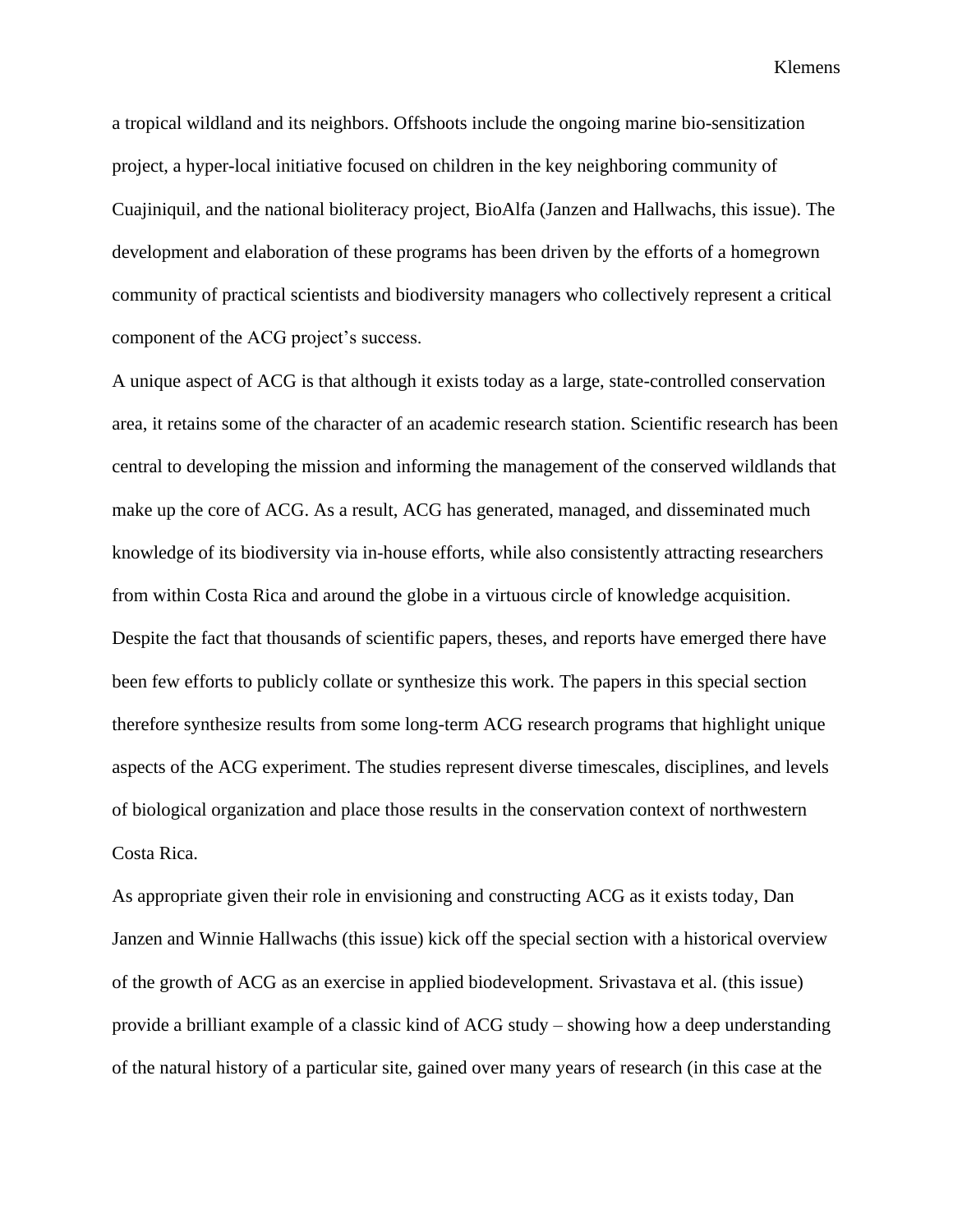Pitilla Biological Station of ACG) can provide insights into underlying ecological principles. Melin et al. (this issue) review results from a decades-long investigation into primate biology in ACG initiated by Linda Fedigan in 1983. Their review is focused around the particular aspects of behavior and ecology that can be revealed by long-term study and provides future researchers at this site or elsewhere with dozens of starting points for future investigation. Hulshof and Powers review plant ecology of ACG, taking as their organizing theme environmental gradients within ACG (this issue). They describe how these studies will play a role in our understanding of tropical communities and response to the environmental changes that face the tropics in the future. Continuing with the theme of gradients, Smith and collaborators (Warne et al., this issue; Smith et al. this issue) provide two examples of the kind of work that takes advantage of not only the elevational gradients within ACG but also the long-history of biodiversity surveys and sample collection in ACG, including DNA barcoding based approaches developed in part using ACG organisms to describe elevational gradients in arthropods distribution and how they may be affected by climate change. Montalvo et al. (this issue) present a study that is only possible because of ACG habitat diversity, focusing as it does on the movement of jaguars through a habitat matrix made up of turtle nesting beaches and adjacent tropical dry forest. As evidence that ACG continues to expand its scope of interest and influence, the final paper reports early results of a biodiversity survey of ACG's marine zone, which until recently was a critical knowledge gap (Cortés & Joyce, this issue). This novel collaborative effort between ACG and Costa Rican university researchers has developed from groundwork laid by ACG and its historic commitment to biodiversity inventory, the development of local expertise, and integration or research outputs with ongoing education and outreach efforts.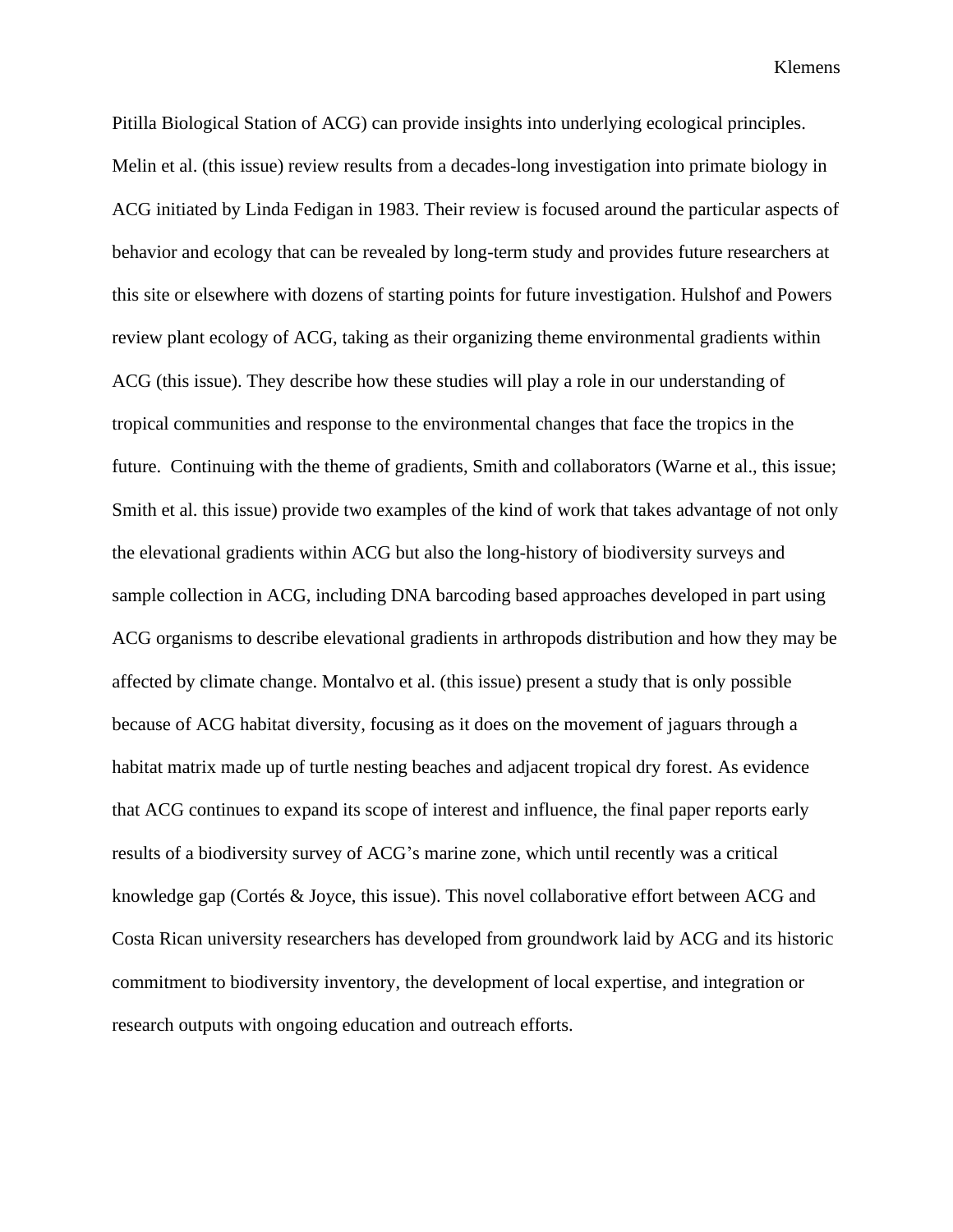Although it is difficult to predict the course of research, it is possible to make a few guesses at likely future directions based on the projects that are happening now. As demonstrated by many of the papers in this special section, ACG will continue to be a desirable research site for ecologists conducting work on environmental gradients, natural or anthropogenic, and biological interactions that cross habitat types. ACG will continue to be a flagship site for biodiversity studies due to its well-characterized flora and fauna and its status as the most heavily barcoded site in the world. As a key site in the Tropi-dry network, data from the dry forests of Sector Santa Rosa, including unprecedented data on dry forest physiology and gas exchange, are now linked to other dry forests throughout the hemisphere (Sánchez-Azofeifa et al. 2013). Increased networking of such ecological data will be key to integrating local knowledge into an understanding of global tropical forest dynamics under climate change. Finally, the continued application of biodiversity knowledge to proximate economic and environmental concerns in ways that improve lives in local communities remains an essential area of challenge and promise. Ongoing research at the Horizontes Experimental Forest Research Station of ACG focuses on plantations of native tree species, curation of seed sources, and technologies for forest restoration on degraded lands. This research and associated outreach provide a template for how to conduct and communicate research on scales that are economically meaningful to surrounding communities.

Santa Rosa National Park was declared in 1971 and ACG was born in 1989 (Janzen & Hallwachs, this issue; Allen 2001). In the nearly five decades that have elapsed since this experiment in tropical conservation began, ACG has already made massive contributions to our knowledge of tropical nature and how we might use and conserve it. It is a given that the future of tropical biology will be defined by the threats posed by habitat destruction and climate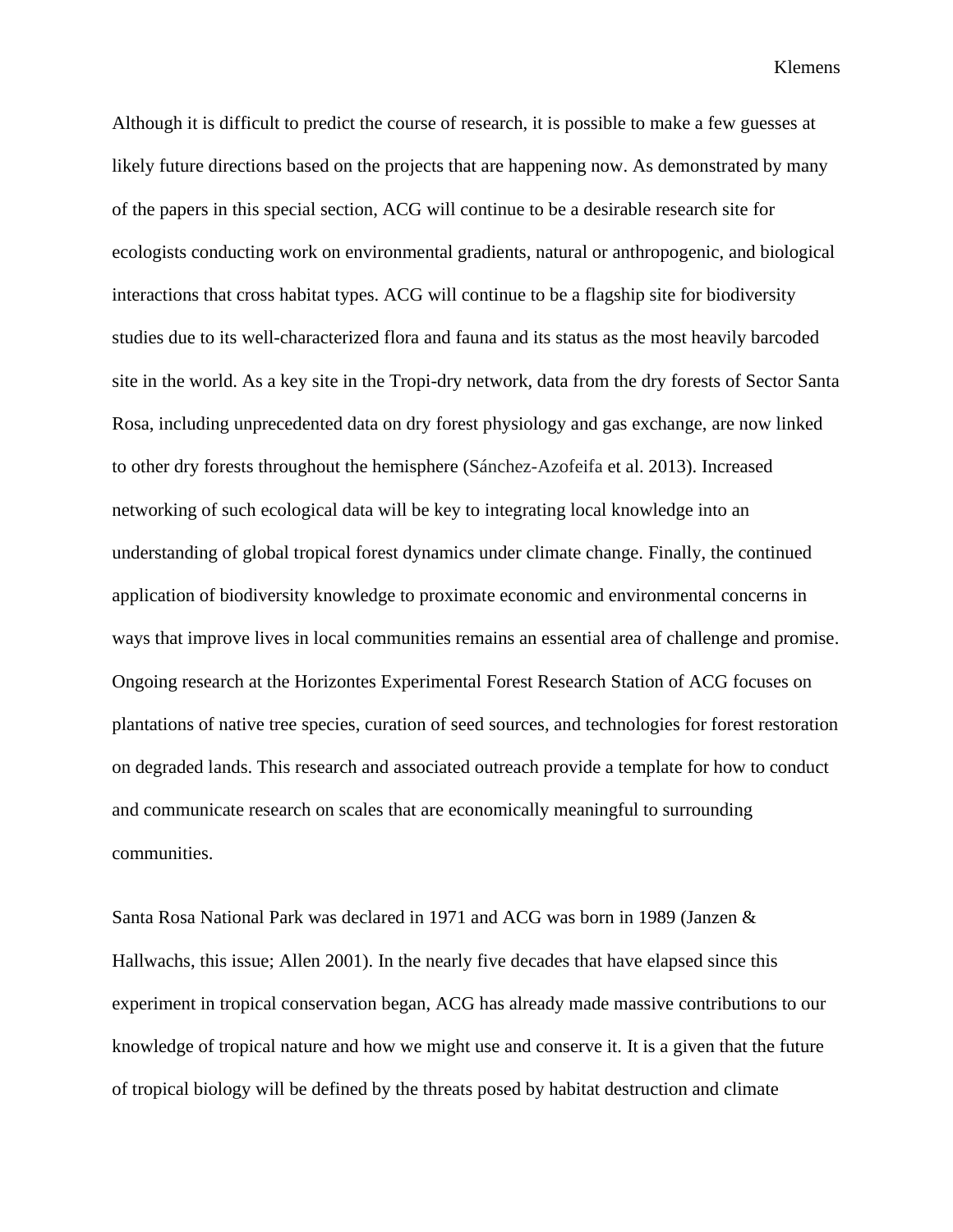change. Both the lessons already learned and the future lessons that ACG surely holds will be critical in rising to meet these challenges.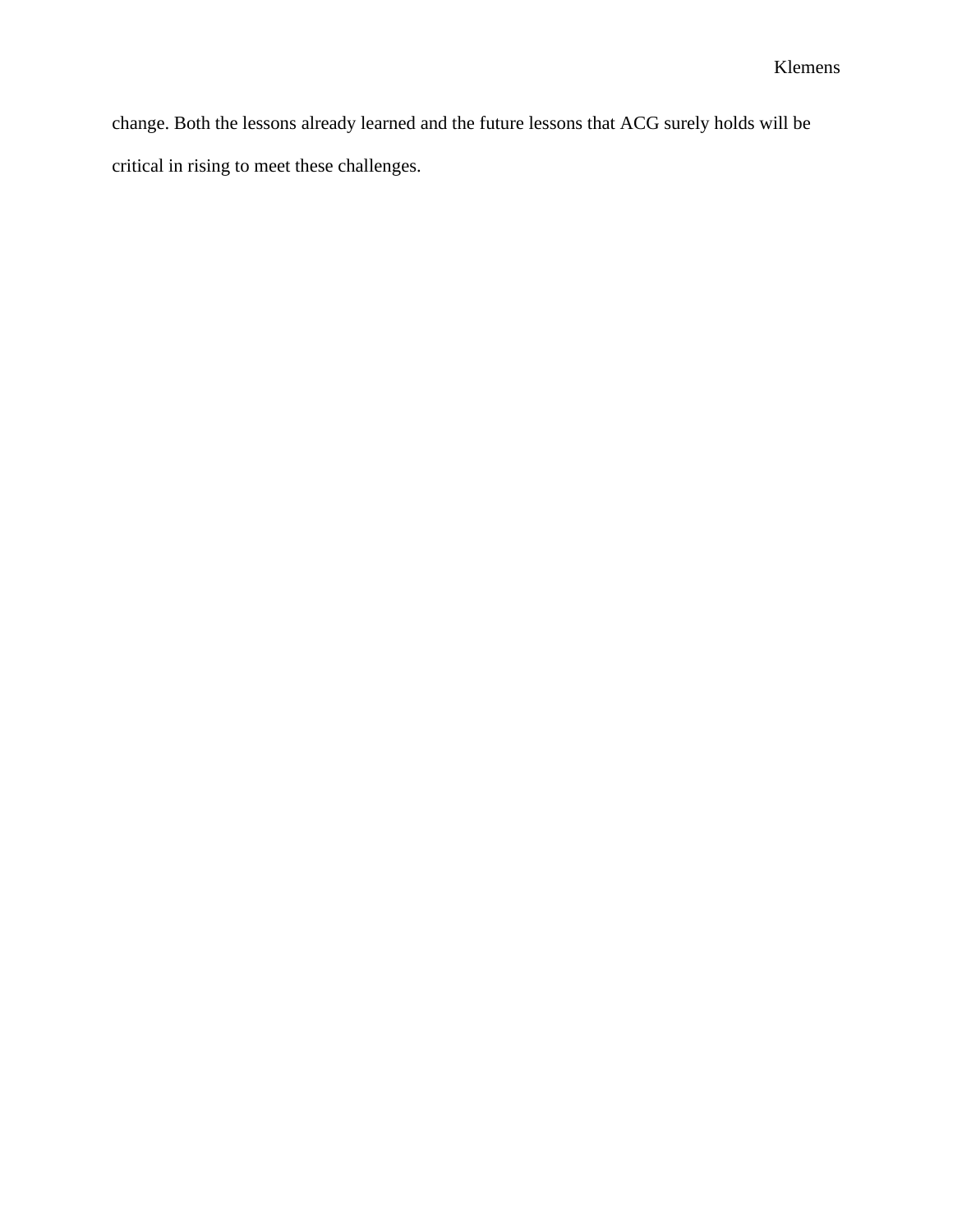### Acknowledgments

I would like to acknowledge the contributions of all of the authors and reviewers who made the special section possible, Emilio Bruna, Editor-in-Chief of Biotropica when the special issue was proposed, and Jennifer Powers, current Editor-in-Chief. Thanks to all the staff of ACG, particularly Roger Blanco, Felipe Chavarria, Maria Marta Chavarria, Milena Gutierrez, and Alejandro Masis for their support of research efforts over the years. The idea for this special section was developed and elaborated at workshops hosted by InvestigadoresACG, a non-profit organization dedicated to building connections between research, education, and management in ACG.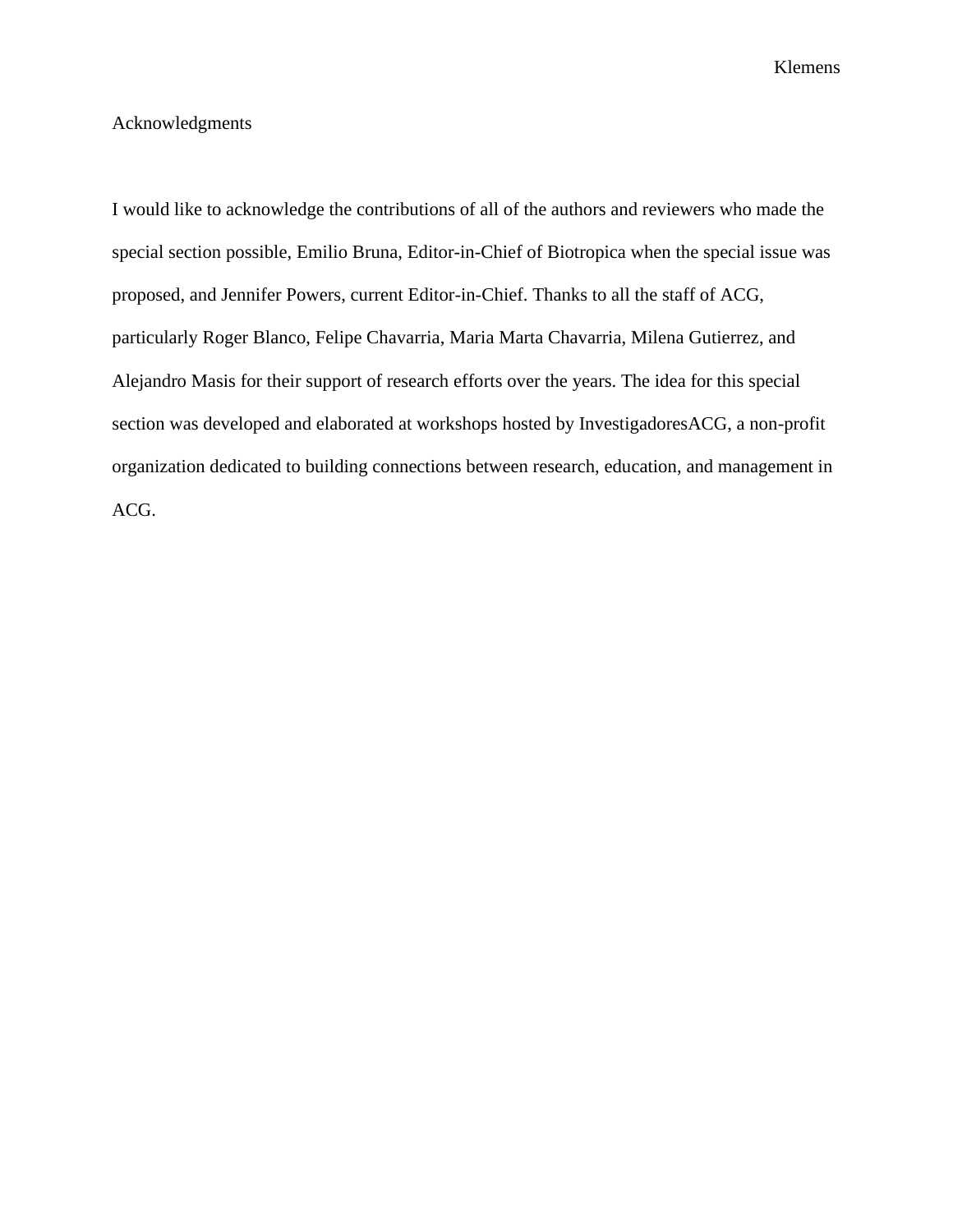#### References

Allen, W. (2001). *Green Phoenix: Restoring the tropical forests of Guanacaste* ( 310 pp). Costa Rica: Oxford University Press, USA.

Basset, Y., Vojtech N., Miller, S. E., Weiblen, G. D. Missa, O., & Stewart, A. J. A. (2004). Conservation and Biological Monitoring of Tropical Forests: The Role of Parataxonomists *Journal of Applied Ecology* **41**, (1), 163–74.

Cortés J. & Joyce, F. (2021). BioMar‐ACG: A successful partnership to inventory and promulgate marine biodiversity. *Biotropica*, XX(XX), XXX-XXX.

Cruz, R. E., & Segura, R. B. (2010). Developing the bioliteracy of school children for 24 years: A fundamental tool for ecological restoration and conservation in perpetuity of the Area de Conservación Guanacaste. *Costa Rica. Ecological Restoration*, **28**(2), 193– 198.

Hulshof, C.M. & Powers, J.S. (2021) Tropical forest composition and function across space and time: Insights from diverse gradients in Área de Conservación Guanacaste. *Biotropica*, XX(XX), XXX-XXX.

Janzen, D. H. (2004). Setting up Tropical Biodiversity for Conservation through Non-Damaging Use: Participation by Parataxonomists. *Journal of Applied Ecology, 41*(1), 181-187.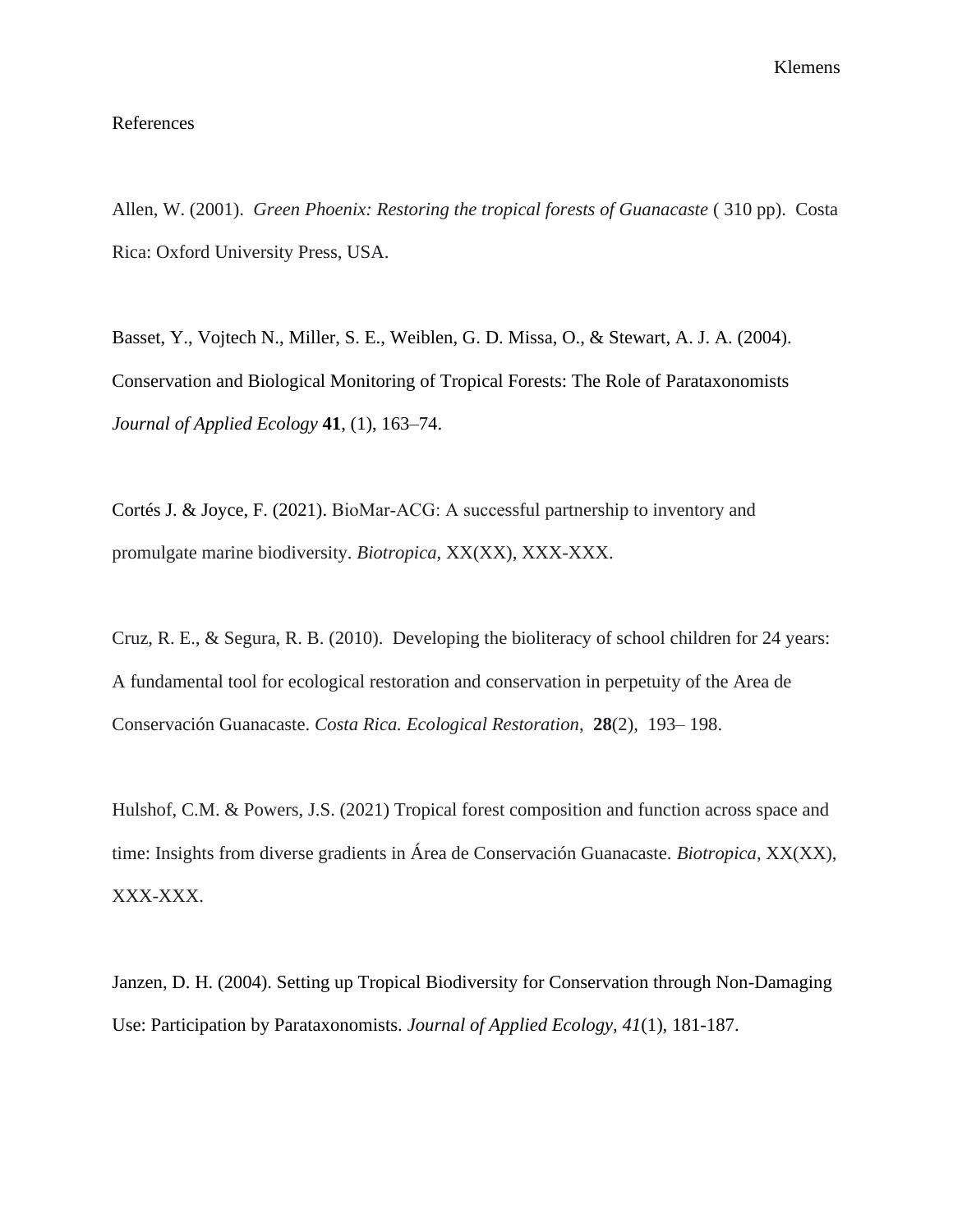Janzen, D.H. & Hallwachs, W. (2021). Área de Conservación Guanacaste, northwestern Costa Rica: Converting a tropical national park to conservation via biodevelopment. *Biotropica*, XX(XX), XXX-XXX.

Melin, A. Hogan, J. D., Campos, F. A., Wikberg, E., King-Bailey, G., Webb, S., Kalbitzer, U., Asensio, N., Murillo-Chacon, E., Cheves Hernandez, S., Guadamuz Chavarria, A., Schaffner, C. M., Kawamura, S., Aureli, F., Fedigan, L., & Jack, K. M. (2021). Primate life history, social dynamics, ecology, and conservation: contributions from long-term research in Área de Conservación Guanacaste, Costa Rica. Biotropica, XX(XX), XXX-XXX.

Montalvo, V. H., Fuller, T. K., Saénz-Bolaños, C., Cruz-Díaz, J. C., Hagnauer, I., Herrera, H., & Carrillo, E. (2021). Influence of sea turtle nesting on hunting behavior and movements of jaguars in the dry forest of northwest Costa Rica. *Biotropica*, XX(XX), XXX-XXX.

Pringle, R. M. (2017). Upgrading protected areas to save wild biodiversity. *Nature*, **546**, 91– 99.

Sánchez-Azofeifa, A., Calvo-Alvarado, J., Espírito-Santo, M. M., Fernandes, G. W., Powers, J. S., & Quesada, M. (2013). Tropical dry forests in the americas: the tropi-dry endeavor. In Sanchez-Azofeifa, A., Powers, J. S., Fernandes, G. W., & Quesada, M. (Eds.) Tropical Dry Forests in the Americas, pp. 1-15.